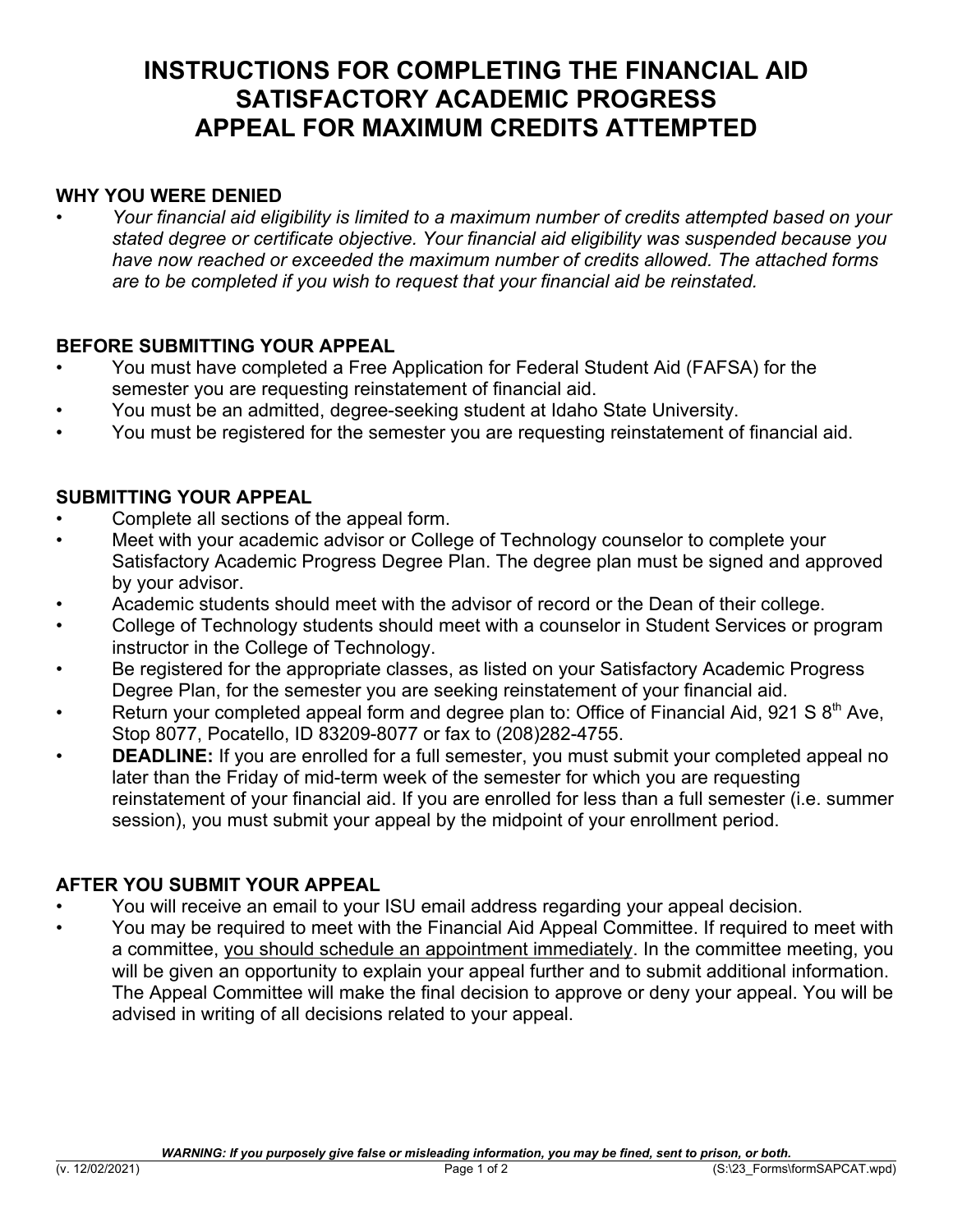| Please fill in blanks, print, sign, attach docs & return                                                                                                                                                                                                        | Press tab or shift-tab to move between fields                                                                                                                                                        |           |  |  |  |  |  |  |  |
|-----------------------------------------------------------------------------------------------------------------------------------------------------------------------------------------------------------------------------------------------------------------|------------------------------------------------------------------------------------------------------------------------------------------------------------------------------------------------------|-----------|--|--|--|--|--|--|--|
| <b>FORM SAPCAT - IDAHO STATE UNIVERSITY</b><br><b>SATISFACTORY ACADEMIC PROGRESS</b><br><b>MAXIMUM CREDITS ATTEMPTED APPEAL</b>                                                                                                                                 | $22 - 23$                                                                                                                                                                                            | SAPCAT-23 |  |  |  |  |  |  |  |
| You have been denied financial aid because you did not meet the satisfactory<br>academic progress requirements. To request reinstatement of your financial aid, you<br>must submit this completed appeal form along with your approved degree plan to:          |                                                                                                                                                                                                      |           |  |  |  |  |  |  |  |
| Office of Financial Aid, Idaho State University, Museum Building, 3rd Floor<br>921 S 8th Ave, Stop 8077, Pocatello, ID 83209-8077<br>Phone: (208)282-2756 Fax: (208)282-4755<br>Scan and Upload: isu.edu/financialaid/upload                                    | Email: financialaid@isu.edu                                                                                                                                                                          |           |  |  |  |  |  |  |  |
| University Place, Bennion Student Union Building, Student Services Office<br>1784 Science Center Dr, Idaho Falls, ID 83402 Phone: (208)282-7704                                                                                                                 |                                                                                                                                                                                                      |           |  |  |  |  |  |  |  |
| *Student Name:<br>(I Ise blue or black ink)<br>All Se blue or black ink)                                                                                                                                                                                        | First                                                                                                                                                                                                | M.I.      |  |  |  |  |  |  |  |
| *ISU ID:<br>(Find under Academic Tools tab on BengalWeb)                                                                                                                                                                                                        | *Last 4 Digits of Social Security #:                                                                                                                                                                 |           |  |  |  |  |  |  |  |
| Address:_________________                                                                                                                                                                                                                                       |                                                                                                                                                                                                      |           |  |  |  |  |  |  |  |
| Street<br>*Required                                                                                                                                                                                                                                             | City                                                                                                                                                                                                 | St<br>Zip |  |  |  |  |  |  |  |
| YOU MUST COMPLETE ALL ITEMS:                                                                                                                                                                                                                                    |                                                                                                                                                                                                      |           |  |  |  |  |  |  |  |
| 1.<br>For which semester are you requesting financial aid reinstatement? (mark only one):                                                                                                                                                                       |                                                                                                                                                                                                      |           |  |  |  |  |  |  |  |
| Fall Semester 2022 Spring Semester 2023 Summer Session 2023                                                                                                                                                                                                     |                                                                                                                                                                                                      |           |  |  |  |  |  |  |  |
| 2.<br>What is your current degree or certificate objective?                                                                                                                                                                                                     | Major                                                                                                                                                                                                |           |  |  |  |  |  |  |  |
| What is your anticipated graduation date?<br>What is your anticipated graduation date?                                                                                                                                                                          |                                                                                                                                                                                                      | Degree    |  |  |  |  |  |  |  |
| 3.<br>Please attach an explanation of why you have reached or exceeded the maximum credits attempted allowed for<br>your degree or certificate.                                                                                                                 |                                                                                                                                                                                                      |           |  |  |  |  |  |  |  |
| 4.                                                                                                                                                                                                                                                              | Please attach an explanation giving specific information about how you plan to complete your degree or certificate.<br>Provide the number of semester needed to complete your degree or certificate. |           |  |  |  |  |  |  |  |
| 5.<br>Please attach a completed Satisfactory Academic Progress Degree Plan which has been signed and approved<br>by your advisor and register for only the approved classes listed for the reinstatement semester checked above on<br>the approved degree plan. |                                                                                                                                                                                                      |           |  |  |  |  |  |  |  |
| <b>CERTIFICATION AND CONTRACT:</b>                                                                                                                                                                                                                              |                                                                                                                                                                                                      |           |  |  |  |  |  |  |  |

#### I certify that all of the information reported is complete and correct. I understand that I may be asked to provide additional documentation, if needed. I understand that any false information could result in denial, reduction, and/or required repayment of financial aid. If my appeal is approved, I agree to pass all of the classes outlined on my advisor-approved degree plan for the appealed semester with a 2.00 semester GPA (3.00 for graduate students). **I cannot deviate from or change the approved Satisfactory Academic Progress Degree Plan without approval from the ISU Office of Financial Aid and my advisor**. I understand that I cannot change my advisor-approved class schedule for the appealed semester after the 10<sup>th</sup> day of classes. I understand that the final semester listed on the degree plan is the last semester I can receive financial aid for this degree.

Student Signature: Notified a state of the student Signature: Note: Date: Date:

*WARNING: If you purposely give false or misleading information, you may be fined, sent to prison, or both.*